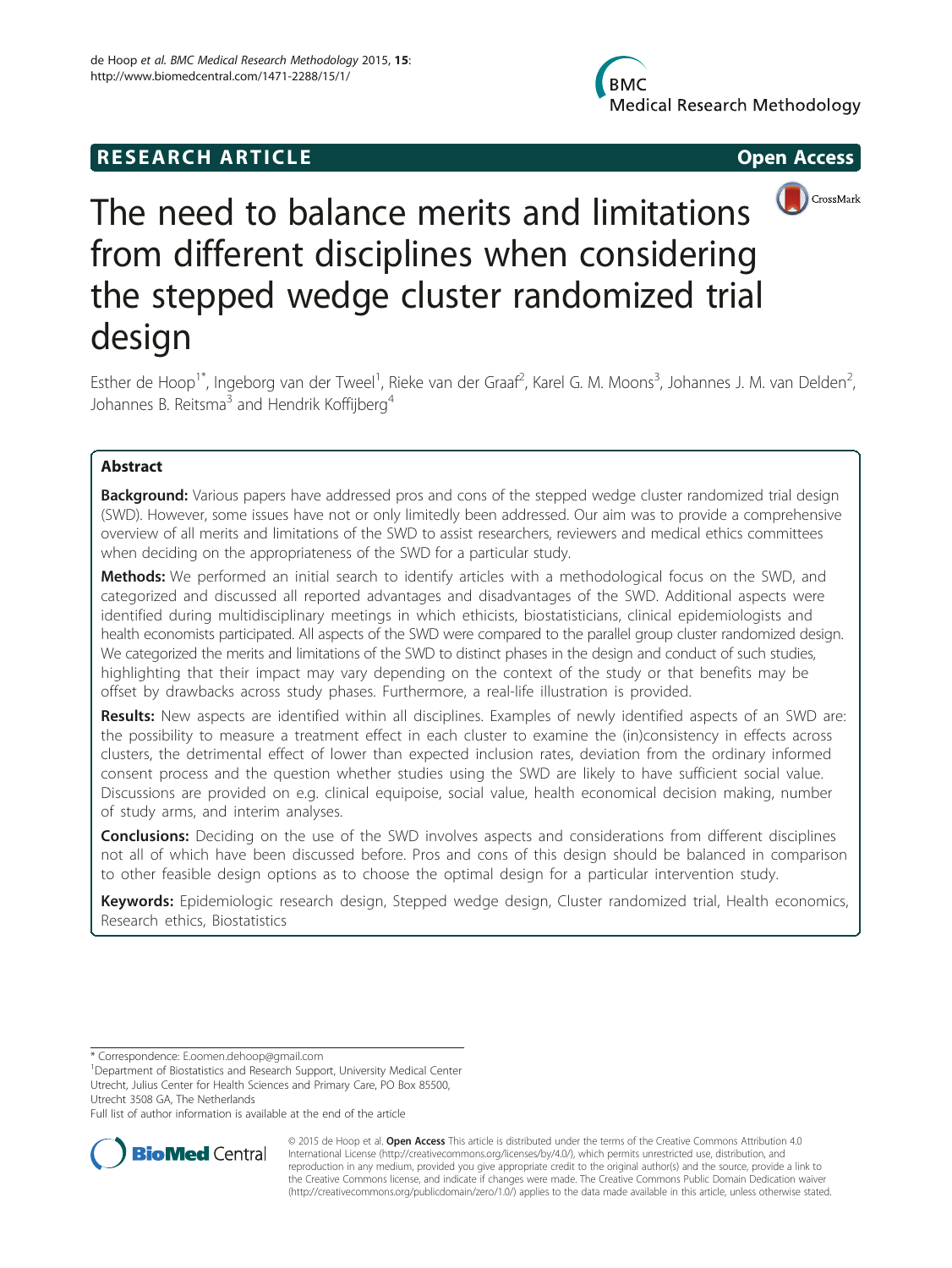#### Background

The cluster randomized trial design (CRT), in which (existing) groups of individuals are being randomized, may be considered when randomization of individual participants is not feasible or desirable [[1\]](#page-11-0). Standard CRTs typically use a parallel design where clusters are randomized to either a control or an experimental intervention for the entire study. Alternatively, CRTs may use a crossover design where at a fixed point in time clusters which started with the control treatment switch to the experimental intervention and clusters which started with the experimental intervention switch to the control treatment [\[1](#page-11-0), [2\]](#page-11-0). The stepped wedge design (SWD), also called phased or staggered implementation and multiple baseline design [[3](#page-11-0)–[5\]](#page-11-0) (though not perceived as exactly the same as SWD [[6, 7](#page-11-0)]), is a special type of the CRT crossover design in which clusters cross over in one direction only [[6, 8](#page-11-0), [9](#page-11-0)]. All clusters start with the control treatment after which, at pre-specified time points, one or more clusters switch sequentially to the experimental intervention until eventually all clusters have received the new intervention (see Fig. 1). Within this design, clusters are randomized with respect to the time point at which they cross over (referred to as step), not with respect to a treatment condition or order of treatments as in parallel group or usual crossover designs, respectively. Measurements of the endpoints and other variables of interest are being taken in all clusters during the entire study period. A differentiation can be made between the cohort (longitudinal) and cross-sectional SWD [\[6](#page-11-0), [10, 11](#page-11-0)]. In a cohort SWD, the same subjects within the clusters are being followed over time, hence the crossover between treatments is then not only at the cluster level but also at the subject level. In the crosssectional SWD, new subjects are being included after each step, which means that the crossover of treatments is only at the cluster level.

The interest in the application of the SWD in intervention research has sharply increased over the last couple of years [[6, 12\]](#page-11-0). This design was applied in particular to study community level public health interventions that have been proven effective in individual level trials, in so-called phase IV effectiveness trials [\[6, 9, 12](#page-11-0)–[14](#page-11-0)], and seems useful for the evaluation of complex healthcare interventions [[6](#page-11-0), [7, 9](#page-11-0), [12, 14](#page-11-0)–[17](#page-11-0)]. Yet, there is also extensive debate about whether and when the SWD is actually useful for intervention studies [[14](#page-11-0), [16](#page-11-0)–[22](#page-11-0)]. The SWD seems to have some natural attractiveness, i.e. the stepwise implementation of the new intervention in each cluster is logistically advantageous [[6](#page-11-0), [8, 12](#page-11-0)] and may increase the willingness of clusters to participate [\[6, 13](#page-11-0), [23\]](#page-11-0). However, this may cause overuse of the SWD, especially when awareness of all potential benefits and drawbacks of this design as compared to feasible alternative designs is fragmented and incomplete.

Previous papers [[6, 12](#page-11-0), [13\]](#page-11-0) have provided an overview of several perceived pros and cons of the SWD. However, various aspects of the SWD have not yet or only limitedly been addressed, such as considerations related to health economic evaluations of interventions and study ethics. Moreover, discussions of the statistical aspects of the SWD have been limited to sample size and analysis approaches, but do not include interim analyses for example. Furthermore, some pros and cons of the SWD mentioned vary depending on specific characteristics of the study at hand.

Hence, we aim to provide a comprehensive, multidisciplinary overview of the viewpoints on the merits and limitations of the SWD within the CRT setting. We used a set of several methodological papers on the SWD as our starting point to discuss the potential impact of the various features of the SWD in our multidisciplinary team, and to identify features that have not yet been discussed. We set off all identified aspects to the standard

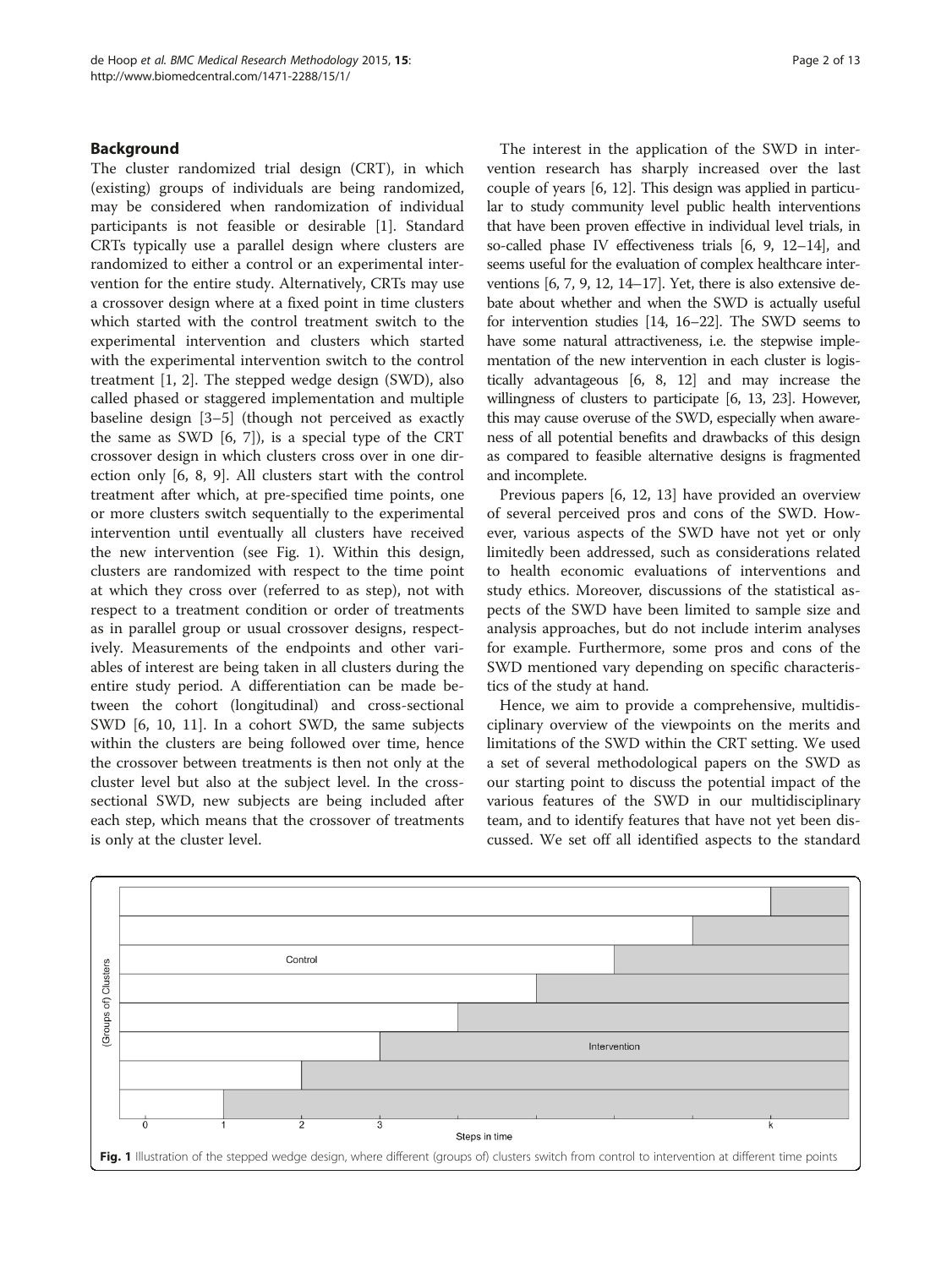parallel group CRT to show which of them are specific to the SWD CRT. Finally, we illustrated several issues by an actual study that applied the SWD. Our overview can assist researchers, reviewers and ethical committees when deciding on the appropriateness of the SWD CRT for a specific intervention study.

## Methods

Within a project team consisting of ethicists, biostatisticians, clinical epidemiologists and health economists (all at assistant, associate, or full professor level), we started off by reading and discussing landmark papers describing the stepped wedge design methodology, and systematic reviews describing in which fields and for which reasons the stepped wedge design has been applied. We performed cross-reference checks to find other papers discussing the merits and drawbacks of this design. Finally, we performed a screen search to assure that we did not miss any key papers discussing the stepped wedge methodology. For this purpose we searched Medline, Embase, Pubmed and Web of Science, using the following phrases: step\* wedge\*, step\* wedge\* design, and step\* wedge\* AND research design. The final search was performed on February 2, 2015 without date restrictions. Articles with didactic purposes or reporting best practice guidelines were also included. Articles only reporting the results of an SWD evaluating a specific intervention, without a methodological focus, were excluded.

Based on the resulting set of articles we identified, categorized and discussed all reported advantages and disadvantages of the SWD in the CRT setting. These served as a starting point for the identification of new, additional benefits, viewpoints, challenges and problems, during a series of informal multidisciplinary meetings. All articles were screened by EH, IT, RG, JR and HK, and decisions on eligibility of articles were made by these authors as well. All found and mentioned aspects of the SWD were discussed and set off to the parallel group CRT to identify which of these aspects are indeed unique for the SWD and whether each aspect is an advantage (+) or disadvantage (−) in comparison to the parallel group CRT. If the consequences of an aspect may be similar for the two designs or their impact may be context dependent this was indicated as  $(\sim)$ . The results were categorized into three study phases: 1) the study design and preparation phase, 2) the study execution phase, and 3) the data analysis and interpretation phase.

## Results and discussion

An overview of all identified SWD characteristics and their potential impact is provided in Tables [1](#page-3-0), [2](#page-4-0), [3](#page-5-0) and [4](#page-5-0). Table [1](#page-3-0) provides key aspects of the SWD. Tables [2,](#page-4-0) [3](#page-5-0) and [4](#page-5-0) contain aspects of the SWD in comparison to the

parallel group CRT, where Table [2](#page-4-0) contains aspects related to the study design and preparation phase, Table [3](#page-5-0) those related to the study execution phase, and Table [4](#page-5-0) those related to the data analysis and interpretation phase. We will explain certain aspects (indicated with \* in the tables) in more detail below.

#### Study design and preparation phase (Table [2\)](#page-4-0)

In comparison to the parallel group CRT design, the SWD raises two ethical challenges. Although clinical equipoise and social value are ethical requirements for both designs, the content of these requirements may substantially differ in the two designs, as we will explain below.

## Clinical equipoise (2a)

It has been argued that there should be "genuine uncertainty in the expert medical community about the preferred treatment" before a randomized trial is allowed to be conducted [[24](#page-11-0)]. Ensuring this uncertainty balances the duties of physicians as caregivers and researchers. If there is clinical equipoise among two (or more) treatments, physicians who are researchers do not violate their therapeutic duties by withholding a (possibly superior) treatment from their patients.

The SWD is frequently used in situations where the intervention under study has "shown to be effective in more controlled research settings" or may not have shown to be effective yet but is strongly believed to do more good than harm [[6, 12\]](#page-11-0). At first sight, clinical equipoise seems to be absent in these situations. At the same time, one may argue that in spite of the lack of equipoise all participating clusters will receive the seemingly superior experimental intervention at some point during the study. This assumption can be questioned: one should note that although all *clusters* will receive the experimental intervention, it does not always mean that all participating subjects will receive the experimental intervention. In a cohort design this is the case, but in a cross-sectional SWD only half of the participants will receive the experimental intervention just as in a parallel group CRT [[16\]](#page-11-0). Thus the SWD cannot always prevent that some participants are withheld from the seemingly superior intervention.

Yet it still remains to be proven whether the experimental intervention that is felt superior is actually better. An intervention might have shown efficacy (i.e. work under controlled settings), though still really needs to be evaluated for effectiveness (i.e. does it work in practice). Moreover, when both the experimental intervention and the control arm are established effective interventions participants are in principle not withheld from care as usual, even when one of these arms is felt to be slightly superior before the start of the study. At the same time,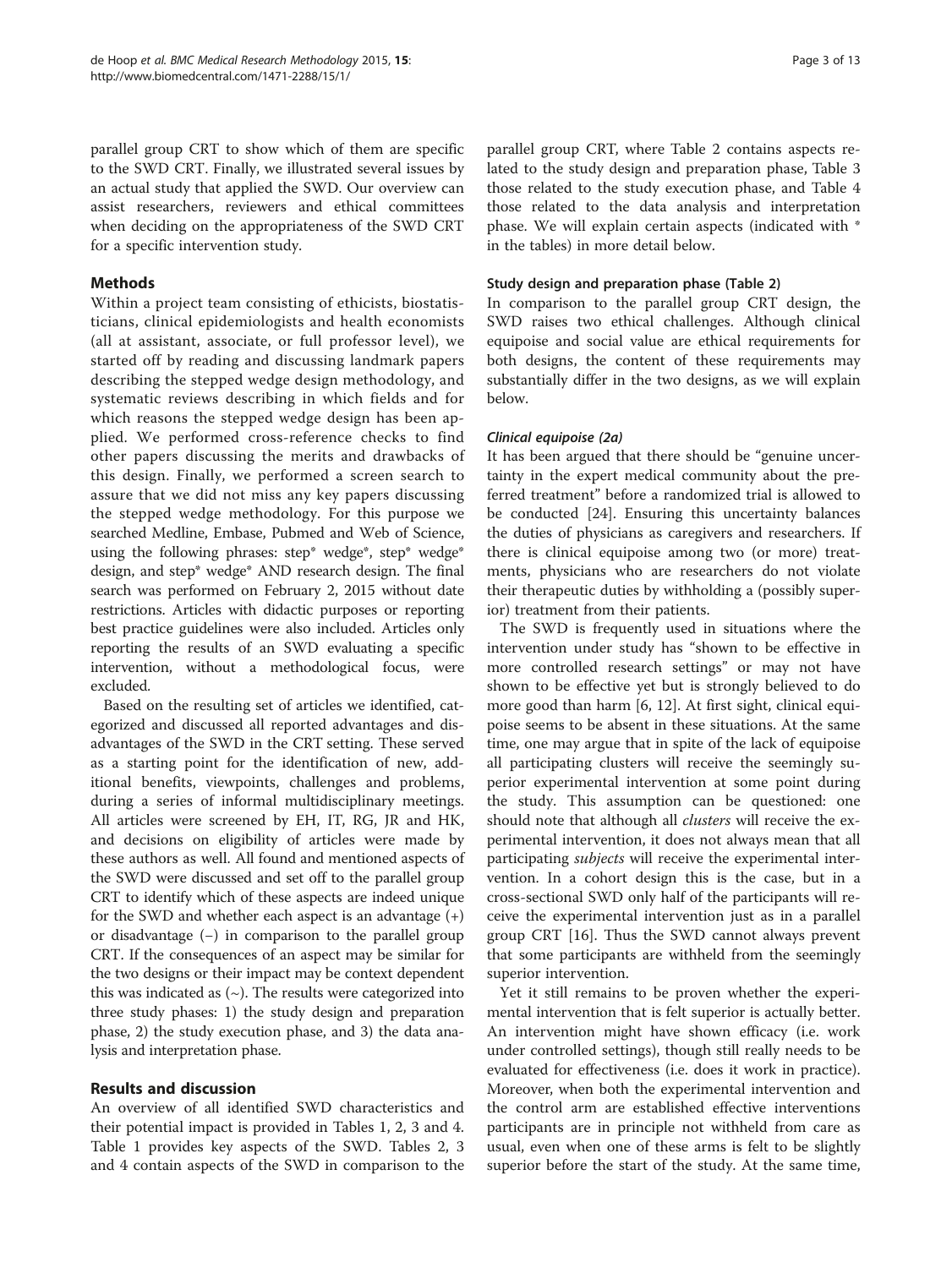<span id="page-3-0"></span>when the risks of the arms substantially differ this must be disclosed to research participants [\[25](#page-11-0)].

## Social value and health care decision making (2b and 2c)

Social value implies that research should be conducted with the aim to produce generalizable health knowledge that will ultimately improve the health of individuals and/or the public [\[26](#page-11-0)]. This is an important ethical requirement for human subjects research since the resources for research are limited, so should be well-spent, and people should not be put at risk for the benefit of science and society if there is no social value to be expected [\[26\]](#page-11-0). Although results obtained from a singular study using an SWD may lead to health benefits, the social value of SWD studies may be limited compared to parallel group CRTs, in particular from a health economic perspective. Given a limited research budget, performing one study effectively prohibits the execution of another study. This is known as the opportunity cost of a study and represents the "cost" incurred by not enjoying the benefits (i.e. social value) from the best, alternative research activity with similar resource costs [\[27](#page-11-0)]. The benefits of performing a study can be defined as the

additional insight gained into the health effects, costs and cost-effectiveness of the experimental intervention compared with the control treatment. However, this insight is only valuable when it actually improves decision making on whether to adopt the experimental intervention immediately, to adopt it while also requiring additional evidence collection, to adopt it only in research settings in order to collect more evidence, or to reject the experimental intervention [\[28](#page-11-0)]. Such policy decisions are partially based on the balance between the monetary costs and the resulting health benefits of the experimental intervention, i.e. cost-effectiveness. Therefore, the social value of studies is largest when the costeffectiveness of an experimental intervention is highly uncertain, such that additional evidence may largely reduce the risk of making wrong policy decisions.

The following two situations illustrate the limited usefulness of the SWD from a health economic perspective. First, if the cost-effectiveness of the experimental intervention is highly uncertain, new and unfavourable evidence on health outcomes and costs may lead to the rejection of the experimental intervention. Such a rejection decision might be costly since all

Table 1 Key general characteristics of the stepped wedge design and their implications

| Characteristic                                                                                              | Implication                                                                                                                                                                                                                        |
|-------------------------------------------------------------------------------------------------------------|------------------------------------------------------------------------------------------------------------------------------------------------------------------------------------------------------------------------------------|
| Randomization is usually at the cluster level                                                               | Statistical analyses need to take into account that measurements of subjects<br>within a cluster may be correlated                                                                                                                 |
|                                                                                                             | Concealment of allocation will not always be possible. Blinding of outcome<br>assessment is therefore more difficult to achieve                                                                                                    |
| Cross-over element: each cluster will switch from control<br>to experimental intervention                   | The cross-over allows for a within-cluster comparison which may increase<br>statistical power                                                                                                                                      |
|                                                                                                             | Sample size calculations as well as analyses become more complex                                                                                                                                                                   |
| Two subtypes:                                                                                               |                                                                                                                                                                                                                                    |
| - switch involves the same patients (cohort-type)                                                           | Cohort-type SWD allow for within-patient comparison, which may further increase<br>efficiency, but critical evaluation whether carry-over effects may compromise the<br>results of the study is necessary                          |
| - switch involves different patients (cross-sectional type)                                                 |                                                                                                                                                                                                                                    |
| Switch from control to experimental intervention is spread<br>over calendar time                            | A research team can plan and execute the switch in treatment in a dedicated way<br>as not all clusters switch at the same point in time                                                                                            |
|                                                                                                             | Interim analyses need to take into account that the number of measurements in the<br>control and intervention groups are very imbalanced at early stages and will only<br>be comparable at the end of the study                    |
|                                                                                                             | It offers the possibility to assess changes in cost-effectiveness over time when the<br>uptake of interventions is difficult or slow due to implementation barriers that need<br>to be overcome                                    |
|                                                                                                             | A study with an SWD may need a relatively long time to complete                                                                                                                                                                    |
| All clusters will experience the experimental intervention                                                  | This feature may enhance participation of clusters in the study                                                                                                                                                                    |
|                                                                                                             | The switch in each cluster allows investigation and monitoring of implementation<br>problems                                                                                                                                       |
| Fixed design in which all clusters start at the same point<br>in time and all steps have the same time span | Preparations for data collection need to be finished in each hospital which can easily<br>delay the start of the study                                                                                                             |
|                                                                                                             | Lower than anticipated inclusion rates increase the risk for an underpowered study as<br>solutions like adding more clusters or extending the length of the remaining steps<br>seriously affect the design and are not recommended |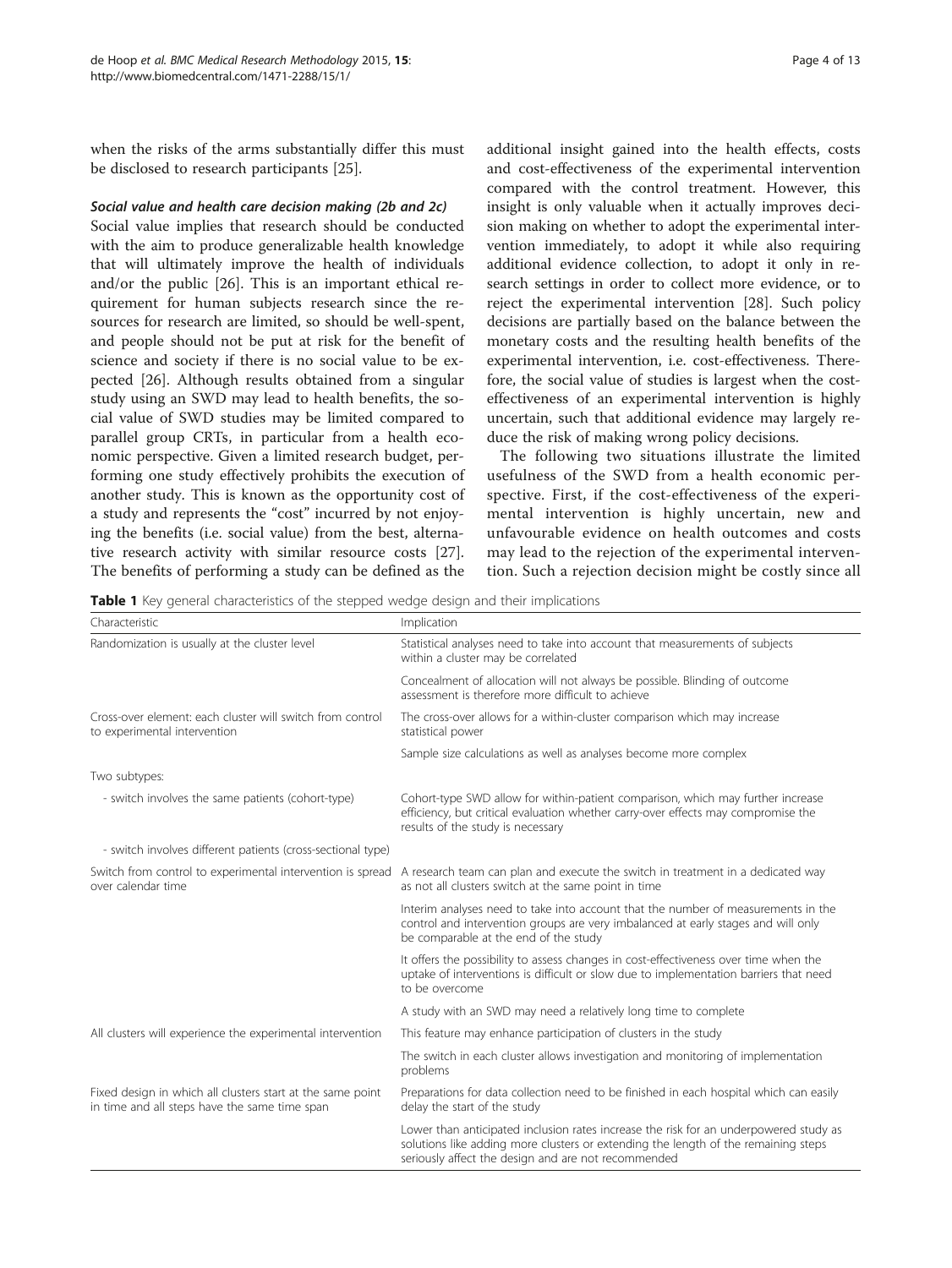| Aspect                      | Issue  |          | Description                                                                                                                                                                                                                                                                                                                                                                                          |  |
|-----------------------------|--------|----------|------------------------------------------------------------------------------------------------------------------------------------------------------------------------------------------------------------------------------------------------------------------------------------------------------------------------------------------------------------------------------------------------------|--|
| Equipoise                   | $\sim$ | $(2a)^*$ | An SWD may be used in a situation where there is a slight preference for the experimental treatment<br>[6, 12, 13]. At the same time, equipoise remains a necessary requirement for all studies including SWDs.<br>Unlike literature suggests, SWDs where equipoise is disturbed from the start should not be undertaken                                                                             |  |
| + Social value              |        | $(2b)^*$ | A study with an SWD may benefit fewer individuals after completion since it typically takes longer to<br>complete. However, this disadvantage may be offset by faster implementation following the SWD                                                                                                                                                                                               |  |
| † Implemen-tation decisions |        | $(2c)^*$ | If evidence on the cost-effectiveness of a new intervention is lacking, collecting this evidence may be<br>valuable to support implementation decisions. However, deimplementation following a negative result<br>has worse consequences for SWDs than for parallel group CRTs                                                                                                                       |  |
| Disease                     |        | (2d)     | An SWD is not the design of choice for a study in a rapidly spreading disease. A pandemic requires an<br>efficient, short-term design and analysis [53]                                                                                                                                                                                                                                              |  |
| Study design                |        | (2e)     | An SWD might be logistically easier because of the phased implementation of the intervention rather than<br>implementation of the intervention at (often) half of the clusters simultaneously in a parallel group CRT<br>[5, 6, 8, 9, 11-13, 16, 34, 54]. However, variations of the parallel group CRT have also been mentioned which<br>give the opportunity of phased implementation [18, 19, 21] |  |
| $\ddagger$                  | $^{+}$ | (2f)     | The SWD offers the possibility to assess cost-effectiveness over time when the uptake of the intervention<br>is difficult or slow. Even though statistical power to assess time trends may be relatively low, compared to<br>parallel group CRTs the SWD allows a more accurate assessment of the actual long-term costs and effects<br>after implementation barriers have been overcome             |  |
|                             |        | (2q)     | An SWD may take longer to complete [5, 6, 9, 12, 13, 16, 18, 53-55]                                                                                                                                                                                                                                                                                                                                  |  |
| $\ddagger$                  |        | $(2h)^*$ | In an SWD it will be difficult to compare more than 2 treatments whereas in a parallel group CRT more<br>treatment arms can be added rather easily. Implementing more than 2 treatments may also be of<br>questionable use in an SWD                                                                                                                                                                 |  |
| Sample size                 |        | $(2i)^*$ | An SWD may require fewer clusters than a parallel group CRT [5, 9, 12-14, 16, 17, 21, 34-36]                                                                                                                                                                                                                                                                                                         |  |
|                             |        | $(2i)^*$ | An SWD may require a larger total number of subjects and/or measurements than a parallel group CRT,<br>depending on cluster size, intracluster correlation (ICC) and number of measurement periods [5, 34, 36]                                                                                                                                                                                       |  |
| $\ddagger$                  |        | (2k)     | The effect of incorporating interim analyses on the total sample size for an SWD is not clear yet                                                                                                                                                                                                                                                                                                    |  |
| Power                       |        | (2)      | An SWD may have more power than a parallel group CRT due to an increase in the amount of data<br>collected and the possibility of within-cluster comparisons [5, 6, 9, 12, 13, 16-21, 35, 37, 54, 56]                                                                                                                                                                                                |  |
|                             | $+$    | (2m)     | The ICC has only a minimal effect on power within an SWD (at least in the cross-sectional design)<br>[9, 11, 13, 35, 48]                                                                                                                                                                                                                                                                             |  |
| Participation               | $^{+}$ | (2n)     | Clusters may be more willing to participate in an SWD as each cluster will switch to the new (promising)<br>intervention during the study [6, 13, 23]                                                                                                                                                                                                                                                |  |
| Timing of outcome           |        | (2o)     | The time between steps in an SWD should be long enough to detect a treatment effect [5, 9, 12, 13, 18].<br>Hence, if it takes a relatively long time before a treatment effect can be detected, the SWD may require a<br>much longer time period to be completed than the parallel group CRT<br><b>Contract Contract Service</b><br>$\cdots$                                                         |  |

<span id="page-4-0"></span>Table 2 Comparing the SWD to the parallel group CRT: aspects of study design and preparation

+: positive, −: negative, ~: similar consequences/context dependent, \*: discussed in results section, †: newly identified aspect

clusters will have implemented the intervention by the end of the SWD study. Indeed, all clusters have invested but now need to disinvest while the investment costs may be irrecoverable. On the other hand, if the decision to implement will not be affected by new findings, collecting additional evidence on health outcomes and costs within an SWD is inefficient because this evidence will not influence policy decisions anymore and therefore will have no social value. Although this holds irrespective of whether a parallel group CRT or SWD design is being used, the higher disinvestment costs makes this situation more likely for SWD studies.

Health economic methods have been developed to estimate the social value of a study [\[29, 30\]](#page-11-0). These, so-called, value-of-information methods quantify the expected improvement in health outcomes and expected changes in health care costs when the adoption decision can also include evidence from the new study instead of including existing evidence only [\[31\]](#page-11-0). The expected social value of a new study increases when the additional evidence it collects will benefit more individuals in the future (that is, when many individuals are eligible for the experimental intervention) and when the study rapidly delivers evidence that remains valuable for a long period of time. Conversely, when some individuals would already receive the experimental intervention the social value of a new study decreases because treatment would change for fewer individuals. In particular, only those future individuals that would have received the control treatment might benefit from a switch to the experimental intervention. In general, these issues might lead to a lower social value of an SWD study as compared to a parallel group CRT, as the SWD study may take longer to complete which reduces the number of future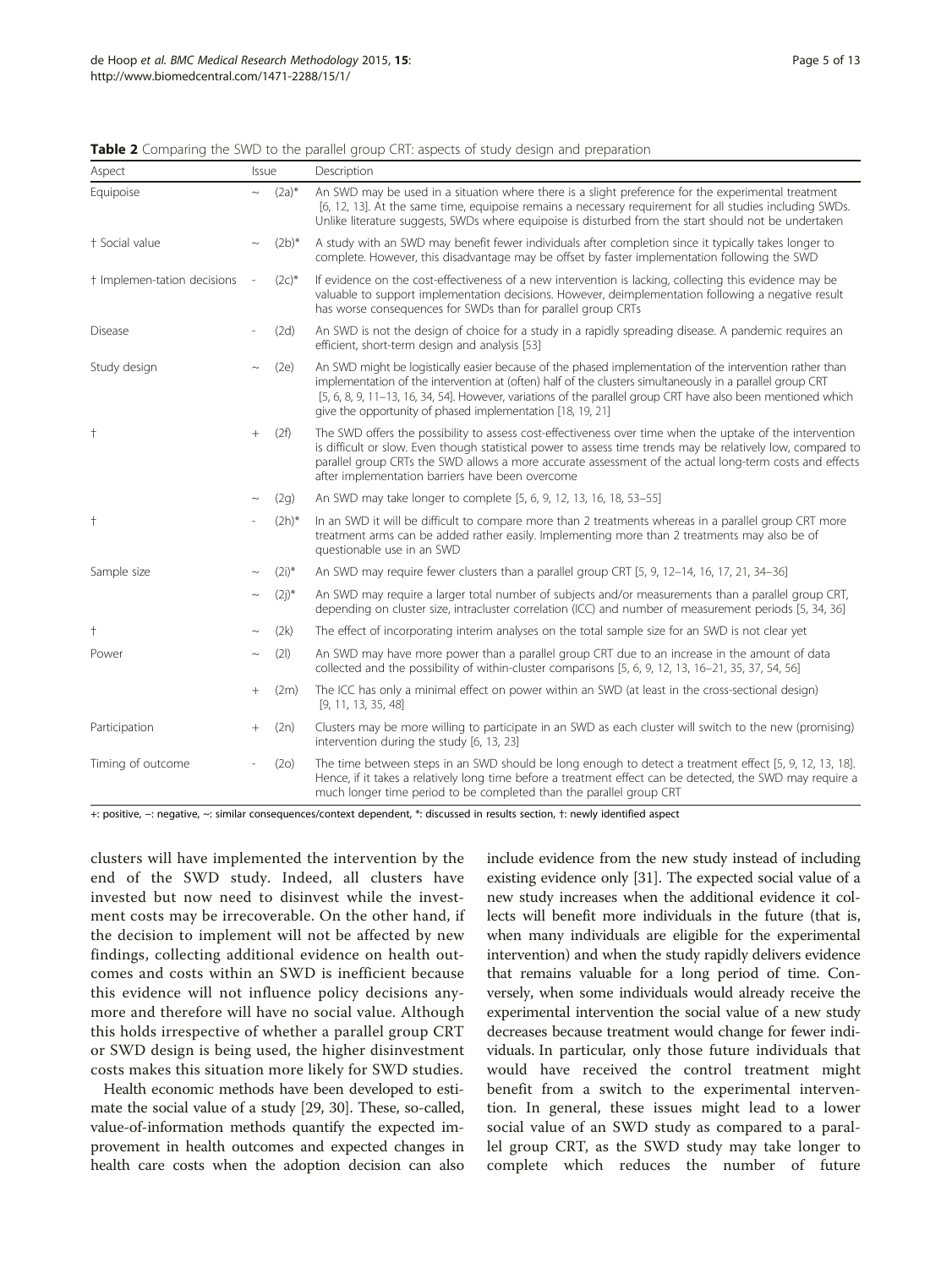| Aspect                      | <i>Issue</i>   | Description                                                                                                                                                                                                                                                                                                                                                                                                                                                                                   |
|-----------------------------|----------------|-----------------------------------------------------------------------------------------------------------------------------------------------------------------------------------------------------------------------------------------------------------------------------------------------------------------------------------------------------------------------------------------------------------------------------------------------------------------------------------------------|
| Informed consent            | $\sim$ (3a)*   | May be difficult to obtain from subjects at the start of the study [13], and both SWDs and parallel group<br>CRTs need modified informed consent procedures [57]                                                                                                                                                                                                                                                                                                                              |
|                             |                | In cross-sectional SWDs the informed consent is in essence similar to that of a parallel group CRT. In cohort SWDs<br>participants will have to understand that the moment of receiving the new intervention is being randomized                                                                                                                                                                                                                                                              |
| Study participation         |                | (3b)* An SWD may have increased risk of drop-outs and drop-ins (contamination) [6, 13, 18, 21, 22, 54]                                                                                                                                                                                                                                                                                                                                                                                        |
| <sup>+</sup> Inclusion rate | $(3c)^{*}$     | An SWD suffers relatively more from low inclusion rates because adding a cluster or extending the steps<br>during the trial disrupts the symmetry of the design                                                                                                                                                                                                                                                                                                                               |
| + Study duration            | (3d)<br>$\sim$ | The possible longer study duration of SWDs might require interim analyses to avoid long exposure of clusters of<br>participants to suboptimal care when the new intervention would be clearly inferior/superior to usual care. The<br>statistical analysis aspects of interim analyses in an SWD are, however, still unclear                                                                                                                                                                  |
| t Number of<br>measurements | (3e)           | If collecting data on health outcomes or costs is expensive, it may not be feasible to collect health economic<br>evidence at each time point (step) in a cohort (longitudinal) SWD. This is particularly relevant if the number of<br>steps (and hence number of measurements per participant), would be large. Even though a similar parallel<br>group CRT would require more participants it might require fewer measurements in total [5, 34-36], and therefore<br>could be more feasible |
|                             | (3f)           | Repeated measurements within the SWD may lead to a higher burden on everyone involved in the study.<br>In the cross-sectional setting, this will not be a problem for individual participants, but may still be for research<br>personnel [13, 16, 18, 19, 22, 35]                                                                                                                                                                                                                            |
| Blinding                    | (3q)           | Blinding of participants and care providers is often impossible within SWD, however this also holds for the<br>parallel group CRT. Hence, blinding of assessors of the outcomes is advised [6, 11–13, 19]                                                                                                                                                                                                                                                                                     |
| Improving intervention      | (3h)<br>$\sim$ | Within the SWD it is possible to improve the intervention during the study, though it is questionable whether<br>it is desirable to do so [12, 18, 22, 56]                                                                                                                                                                                                                                                                                                                                    |

<span id="page-5-0"></span>Table 3 Comparing the SWD to the parallel group CRT: aspects of study execution

+: positive, −: negative, ~: similar consequences/context dependent, \*: discussed in results section, †: newly identified aspect

individuals eligible for the experimental intervention. This reduction could, however, be compensated by a faster total implementation process in the entire region of interest (e.g. country or state) following study completion for SWD studies as compared to parallel group CRTs. This advantage depends on the number of clusters included in the SWD or parallel group CRT and the number of not included clusters in the region of interest. If the experimental intervention is accepted for use in clinical practice, the number of

Table 4 Comparing the SWD to the parallel group CRT: aspects of data analysis and interpretation

| Aspect                      | <i>Issue</i>          | Description                                                                                                                                                                                                                                                                                                                                                                                                                                                                                                                                                                                                                                                                                                                                                                              |
|-----------------------------|-----------------------|------------------------------------------------------------------------------------------------------------------------------------------------------------------------------------------------------------------------------------------------------------------------------------------------------------------------------------------------------------------------------------------------------------------------------------------------------------------------------------------------------------------------------------------------------------------------------------------------------------------------------------------------------------------------------------------------------------------------------------------------------------------------------------------|
| Effect estimate             | $- (4a)$              | In an SWD, the unidirectional crossover strategy complicates the statistical analysis [6, 9, 11-13, 36]. Any temporal<br>trends or fluctuations may (partially) invalidate the statistical analyses used by default [36]. If temporal trends or<br>fluctuations are expected or found, a simple within-cluster analysis can provide a biased estimate of the treatment<br>effect [9]. Calendar time is a potential confounder and should be adjusted for in the analysis [37]. Since incorporation of<br>the effect of time requires a modelling approach, assumption-free analysis methods (nonparametric methods) cannot<br>be used to analyse SWD data                                                                                                                                |
|                             | $+$ (4b) <sup>*</sup> | In an SWD the effect measure of interest (e.g. difference in means or relative risk) can be calculated for each cluster,<br>and the (in)consistency in effect estimates across clusters can be examined [37]                                                                                                                                                                                                                                                                                                                                                                                                                                                                                                                                                                             |
| $^{+}$                      | $+$ (4c)              | In an SWD learning and decay effects over can be assessed over time, i.e. due to more experience with the<br>intervention outcomes may become better over time. However it could also be that the intervention is well adopted<br>just after implementation but 'forgotten' about after some time (e.g. if the intervention consists of new quidelines)                                                                                                                                                                                                                                                                                                                                                                                                                                  |
| † Interim analyses          | $(4d)^*$              | Interim analyses within an SWD are less efficient due to the unequal numbers of measurements under the different<br>treatment arms during the study. For parallel group CRTs these numbers are more comparable during the entire<br>trial period                                                                                                                                                                                                                                                                                                                                                                                                                                                                                                                                         |
| t Number of<br>measurements | $+$ (4e)              | Collecting evidence on outcomes at several time steps may allow assessment of the (changes in) these outcomes<br>during a longer follow-up period in those clusters that crossed over early in the study. This might benefit subsequent<br>statistical and health economic analyses, for example, when extrapolating beyond the trial horizon                                                                                                                                                                                                                                                                                                                                                                                                                                            |
| † Unrelated studies         | $+$ (4f)              | Collecting health economic evidence in an SWD might also provide insight into general barriers and facilitators to<br>implementation and into changes in cost-effectiveness when moving from a clinical to a routine care setting. In an<br>SWD more evidence on implementation is collected than in parallel group CRTs, as the process of implementing<br>the new intervention can be observed during the study, for all clusters, as opposed to parallel group CRTs where<br>half of the clusters do not get the intervention during the study, and studying changes in implementation over<br>time is more limited. This additional evidence might be valuable in the design and execution of other studies, for<br>example, studies on other interventions in the same disease area |

+: positive, −: negative, ~: similar consequences/context dependent, \*: discussed in results section, †: newly identified aspect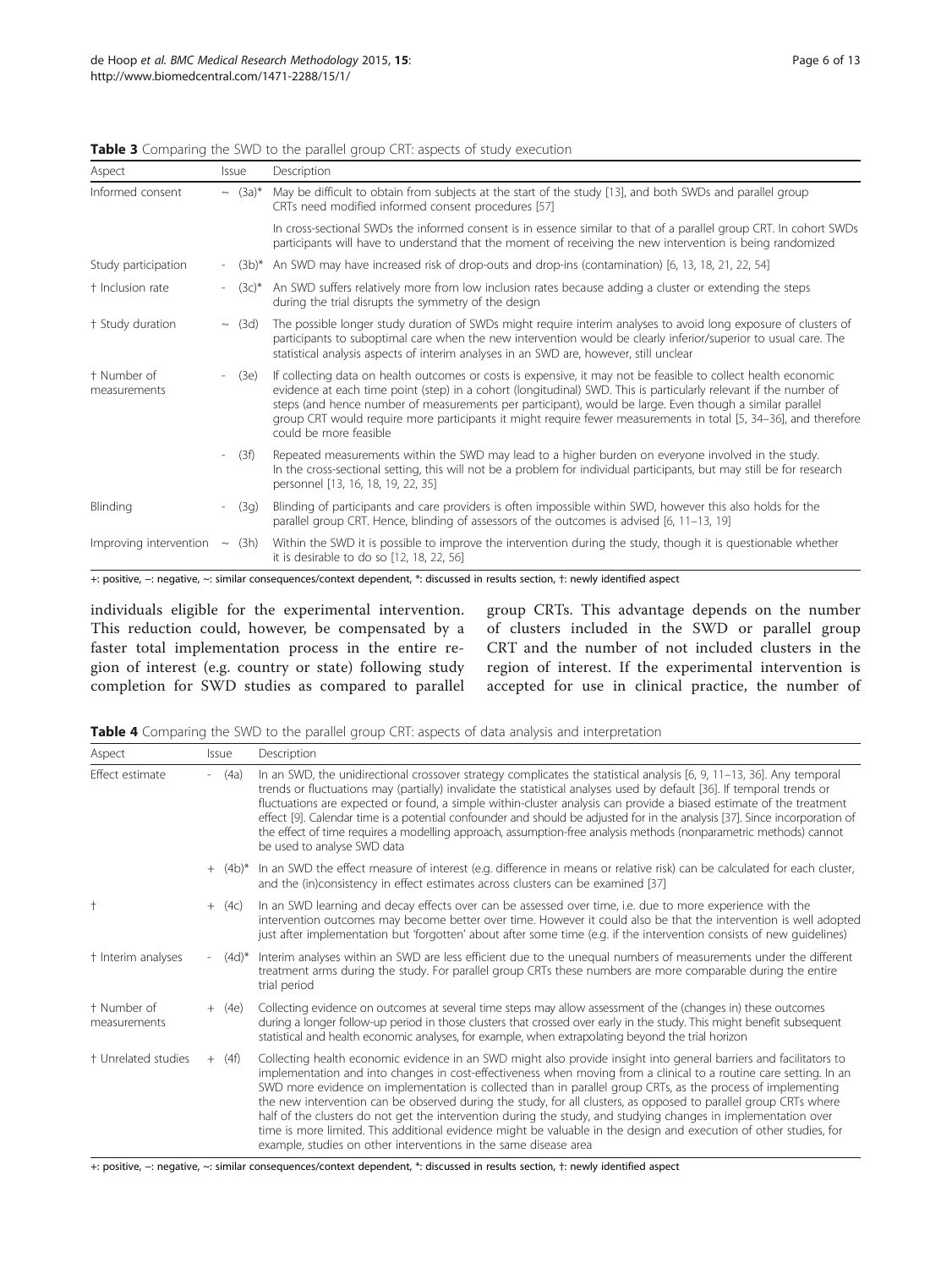clusters in which it still needs to be implemented can be substantially lower after SWD studies than after parallel group CRTs.

#### Study design (2h)

In a parallel group CRT more than two treatment arms can be included rather easily. For example, usual care can be compared with two experimental interventions within the same study, as illustrated by de Smet et al. [[32\]](#page-11-0). Within the SWD however, this is more difficult. One question that arises is how the clusters will cross over from control to the experimental interventions since there are two possibilities to do so. First, the experimental interventions can be implemented sequentially, that is, clusters cross over from control to one experimental intervention first and at a later time point (step) cross over from this intervention to the other experimental intervention. Secondly, the cross over to one of the experimental interventions can take place at the same time, that is at one step some clusters cross over from control to the first experimental intervention while other clusters cross over to the other experimental intervention. In case of the first situation a (much) longer study period may be required than in the latter situation. In addition to this practical question, it is unclear what the appropriate methods are to calculate the required sample size and to analyse the data resulting from such a three-arm design. Moreover, the question is whether the SWD is a suitable design given the aim of a threearmed study. If there is no practical need to implement the treatments sequentially in clusters over time, other designs will probably provide results in a shorter period of time than the SWD and will therefore be preferable. If, on the other hand, the experimental treatments consist of training of professionals for example, the sequential implementation within the SWD may be very attractive upfront. However, in this example the question is whether the effects of the experimental interventions do not carry over within a cluster from one period to another (given that the trainings are substantially different from each other). One exception to this proposed situation is when one intervention is an add-on to another intervention. For example, in the Helping Hands study [[33\]](#page-11-0) one intervention targeted the individual professionals and included education, reminders and feedback. The other intervention extended this by targeting the team level as well and focussed on social influence in groups and leadership. In this example, sequential implementation could be a reasonable choice and carry-over effects would not be an issue. However, since all clusters will be trained for one or both of the experimental interventions, the SWD will probably be more expensive than other design options. Given these issues, it seems questionable whether an SWD is useful if more

than two treatment arms are to be included in one study.

#### Sample size (2i and 2j)

The SWD is often thought to be more efficient than the parallel group CRT since it uses both within- and betweencluster comparisons to estimate a treatment effect [[9](#page-11-0)]. However, in the comparison of designs a difference should be made whether efficiency is in terms of the number of clusters, the number of participants or the total number of measurements required. Furthermore, a difference should be made between a cohort and a cross-sectional design. At the moment, only sample size and power formulae are available for the cross-sectional setting, hence the following discussion will be limited to this setting. Finally, a clear definition of what the parallel group CRT entails should be taken into account. If the parallel group CRT includes only one follow-up measurement of each participant in the analysis (i.e. one measurement period of m participants per cluster), then given an equal cluster size  $m$  per measurement period for the SWD, the SWD always requires fewer clusters than the parallel design [\[34,](#page-11-0) [35](#page-12-0)]. However, whether in this case the SWD is also more efficient in terms of the number of participants (which equals the number of measurements in a cross-sectional setting) depends on the cluster size, intracluster correlation coefficient (ICC), and the number of steps [\[34,](#page-11-0) [36](#page-12-0)]. In general, if the ICC is small, the parallel group CRT will have more power, whereas the SWD will have more power in case of a large ICC [[37](#page-12-0)].

If the analysis of a parallel group CRT includes a baseline measurement as a covariate (resulting in an analysis of covariance), then the SWD does not necessarily require fewer clusters in comparison to a parallel group CRT with three measurement periods (one baseline and two follow-up) as shown by Rhoda et al. [[5\]](#page-11-0). They showed that, given a cluster size of 100 participants per group per measurement period, if the ICC is rather small (<0.005) and the number of steps is up to three, the SWD requires more clusters. In case of four steps and ICC  $\geq$  0.005 or at least five steps and ICC  $\geq$  0.0001, the SWD requires fewer clusters. However, the total number of measurements (and hence participants in a cross-sectional setting) is higher for the SWD in most cases, except for situations where the  $\text{ICC} \geq 0.05$  and the number of steps is between five and eight. Note that when the cluster size changes the cut-offs in ICCs and numbers of steps will change as well since all of these factors affect the required number of clusters.

Although the numbers might change slightly when the third measurement would not be taken into account as in [\[5](#page-11-0)], it can still be expected that the SWD will not always require fewer clusters nor participants depending on cluster size, ICC and number of steps. Yet, Hemming et al. [\[37](#page-12-0)] showed that irrespective of the value of the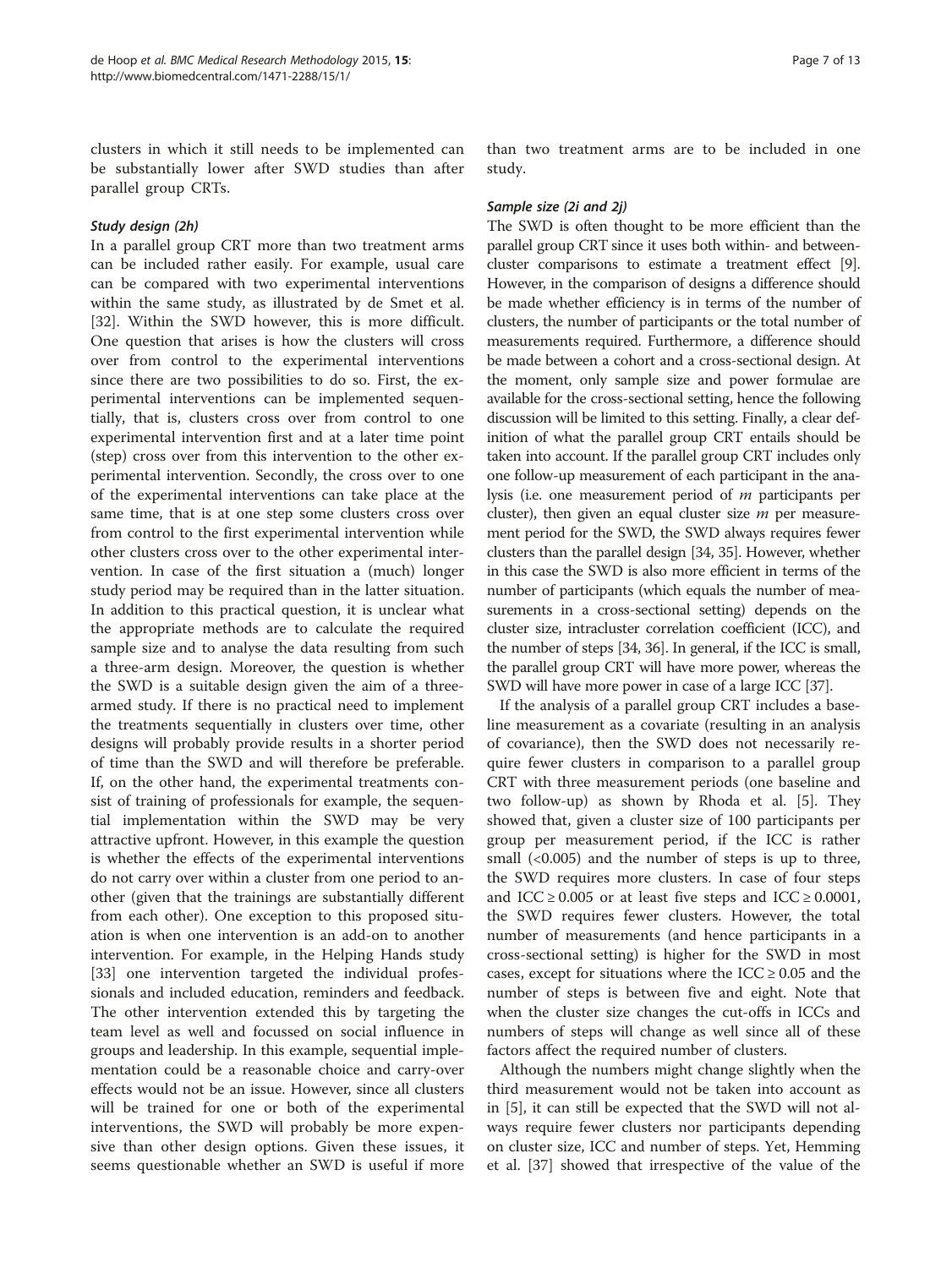ICC, an SWD with four or more steps will have more power than a parallel group CRT that includes a baseline period (i.e. a two measurement periods design).

Since the SWD requires fewer clusters than the parallel group CRT in many cases as described above, the SWD is especially advantageous when the number of available clusters is limited [\[12](#page-11-0), [14, 16, 21, 22, 34](#page-11-0)]. Yet, one should be aware that this may come at the cost of a higher number of required participants/measurements.

## Study execution phase (Table [3\)](#page-5-0) Informed consent (3a)

Thus far only Zhan et al. [\[13](#page-11-0)] have identified informed consent as a key issue in SWDs by noting that the timing of the informed consent procedure can be difficult. In their trial, the Research Ethics Committee considered it unethical to ask patients informed consent at the start of the study (when care as usual was delivered). Unfortunately, it remained unclear what the exact reasoning was for this judgement but some possible reasons can be listed.

In individual randomized trials, informed consent is given at once for data collection, randomization and administering the experimental intervention, whereas in CRTs participants have to give separate informed consent for these three elements [[38](#page-12-0)]. In particular the latter two elements may raise ethical issues. In CRTs, often the randomization of the clusters has taken place before participants enter the cluster, for example, a hospital has been randomized to one of the treatment arms before a patient enters. Besides, it is usually impossible for participants to move to another cluster and therefore it is then almost virtually impossible for a patient to opt-out (for instance in an emergency situation as in the example of the HEART study described below). This means that participants in CRTs need to consent that they have already been randomized rather than going to be randomized to one of the treatments. These issues are true irrespective of the design choice (parallel group or SWD).

Yet, the informed consent for randomization in an SWD differs from the parallel group CRT in the sense that in a parallel group CRT a cluster is either randomized to the control or the experimental intervention whereas in an SWD all clusters will start providing the control intervention but will switch to the experimental intervention at some point during the study. In a crosssectional SWD new participants are included after each step leading to half of the participants being exposed to the intervention and the other half to the control. Then the informed consent process is not different from a parallel group CRT. However, if the same participants are being followed over time (a cohort SWD) participants must understand that they are not randomized to one of

the treatment arms but that the time point at which they will switch from the control to the experimental treatment is being randomized. So, although participants in this situation will receive the experimental treatment at some time during the study, they should understand that it could be shortly after the start of the study but that it could also be almost at the end of the study. Disclosure of this information may increase the risk of contamination.

## Study participation (3b)

Although it is likely that clusters are more willing to participate in an SWD than in a parallel group CRT (because they know they will receive the experimental intervention somewhere during the study) [\[6](#page-11-0), [13, 23](#page-11-0)], drop out of clusters could be more likely as well. Especially when clusters are being randomized to later steps (which they should not know in advance), they might drop out just because of this delay (clusters may lose interest [\[21\]](#page-11-0)) or because a similar kind of intervention as the experimental one becomes available during the study. Drop-out of participants will not be an issue if new participants are being included after each step (cross-sectional design). However when the same participants are being followed over time (cohort design) there will be an increased risk of drop-out similar to other longitudinal research designs.

On the other hand, drop-ins may also be more likely in SWDs than in parallel group CRTs [[18](#page-11-0)]. Drop-ins may occur at the participant level in two ways: a participant may already receive the experimental treatment from his caregiver while this caregiver should give the control treatment by design, or the participant may move to another cluster that has already switched to the experimental treatment. The first type of drop-in could be considered a non-adherent cluster, which could lead to biased (contaminated) results if such a participant would be included in the analysis as if he were in the control intervention. The effects of the second type of drop-in may have only limited effect on the results since such a patient then becomes a member of a different cluster and his outcomes would be considered to belong to the 'new' cluster. Only if this patient would still report outcomes to his initial cluster as if he received the control intervention, bias may occur. These types of dropins can occur in parallel group CRTs as well, but are more likely in SWD studies because they often take more time to complete. Drop-ins at the cluster level are less likely, since clusters agreed with the stepwise implementation within the study upfront.

#### Inclusion rate (3c)

The effect of lower than expected inclusion rates can be very detrimental in SWDs, because it will disturb the balance in the design and will cause a loss of power. Whereas in parallel group CRTs the inclusion period can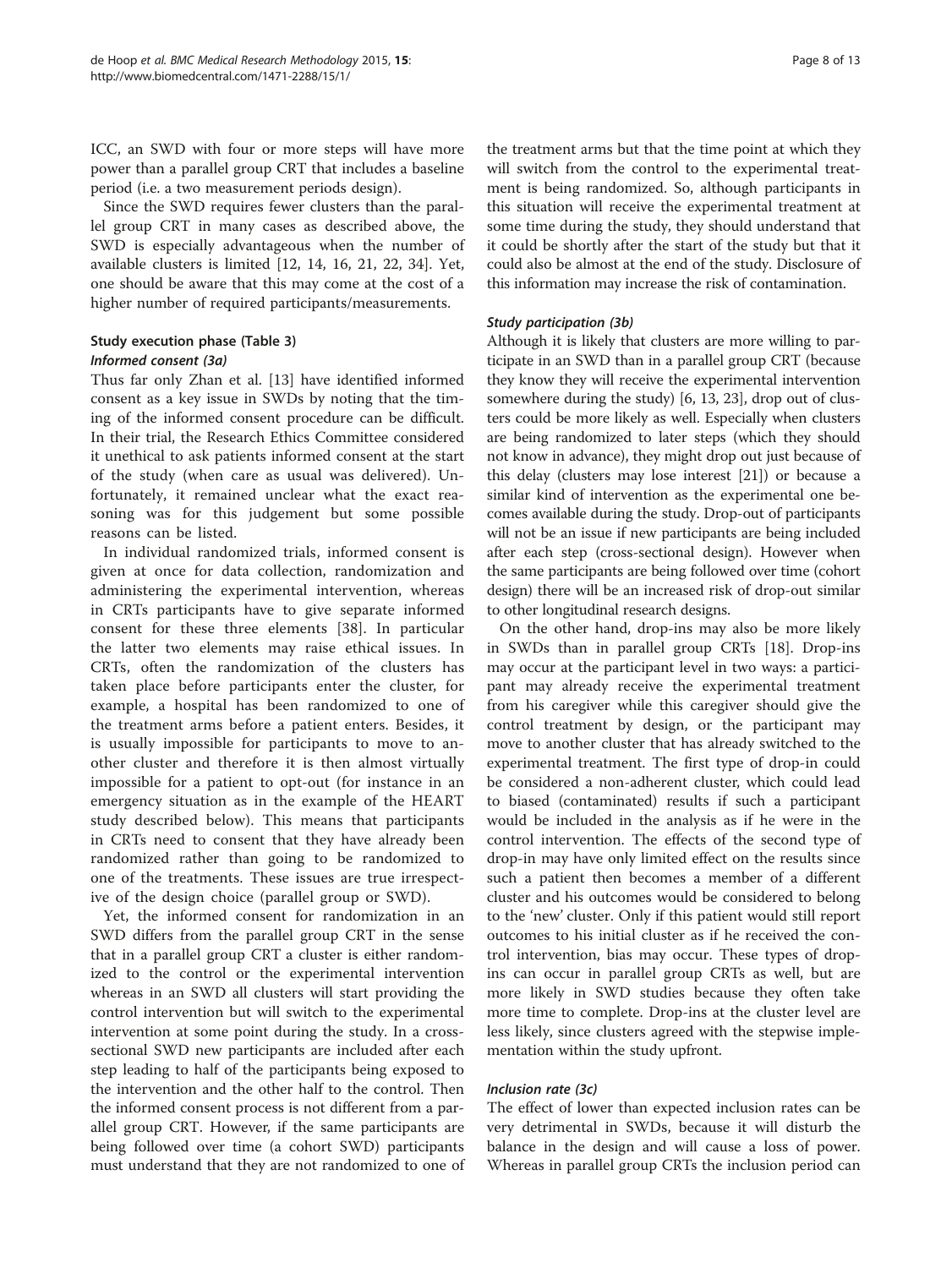be extended rather easily, this is not straightforward in SWDs since it would mean that the time between steps needs to be prolonged which may result in a much longer study period than planned beforehand. This may not be feasible due to financial or other constraints. Furthermore, such a change during the study will result in different lengths of time and different numbers of measurements between steps. If, and how, this may affect the results and validity of the study is not clear yet. Moreover, if the inclusion rate lags behind and it is therefore decided to prolong the time between steps, the risk of drop-out may increase due to further delays for clusters not yet receiving the experimental intervention.

## Data analysis and interpretation phase (Table [4\)](#page-5-0) Measure of effect in each cluster (4b)

Because each cluster in an SWD will switch from control to intervention, it is possible to calculate the effect measure of interest (e.g. difference in means, relative risk, odds ratio) in each cluster and examine the consistency in effect across clusters [[37\]](#page-12-0). Tools applied in meta-analysis can be used to visualize (forest plot) and quantify the inconsistency  $(\tau^2$  and  $I^2$  as heterogeneity measures). Consistency in<br>effect, across, clusters, may increase, the strength of the effect across clusters may increase the strength of the overall finding, whereas inconsistency may complicate the interpretation of the overall finding [\[39\]](#page-12-0). Reasons for inconsistency may be explored. Even though the design is often not powered for these analyses, they may still provide additional insights [\[37](#page-12-0)].

## Interim analyses (4d)

Cumulative monitoring of a study might be warranted to detect potential harmful effects or early dramatic benefits of a new intervention. Several group sequential methods are available and extensively studied for individual randomized trials, but little is known about the application of these methods in the CRT setting. It has been shown that the Pocock and O'Brien-Fleming boundaries can be applied to parallel group CRTs with a binary outcome in order to control the type I error rate, given that all clusters are recruited simultaneously (i.e. start the trial at the same time) and individuals are recruited from those cluster sequentially [[40](#page-12-0)]. However, the aspect of adjustment of the effect estimates following a group sequential CRT has not been studied.

Given that the SWD is most often used when the intervention is thought to do more good than harm and in implementation research, stopping early for harmful effects is unlikely. However, beneficial effects may lead to early stopping and speeding up implementation in the clusters which were allocated to switch treatments at later.

The cross-sectional SWD will use the same recruitment pattern as described for the parallel group CRT. Hence, the results presented above can be expected to apply to SWDs as well. However, within the SWD unequal numbers of measurements are available for each condition after each step (with exception of the last period). That is, at the start of an SWD only measurements under the control condition are available. Then from the first step onwards, the inequality between the number of control and experimental intervention measurements becomes smaller, until at the end of the study the number of measurements under each intervention is similar. The effects of these inequalities on the statistical analysis and power at interim time points are yet unclear, though the unequal numbers of measurements under each treatment over time will generally result in a loss of efficiency [\[5](#page-11-0), [41\]](#page-12-0).

## Example: the HEART impact study

Several aspects of the SWD will be illustrated by assessing the HEART Impact study [\[42](#page-12-0)–[44\]](#page-12-0). This study uses a cross-sectional SWD and the inclusion of this study has recently completed. Patients presenting at an emergency department with chest pain pose a challenge to physicians since chest pain can be the symptom of an acute coronary syndrome (i.e. acute myocardial infarction or unstable angina) requiring prompt treatment. However, in up to 80 % of the patients it is caused by another, usually non-life-threatening condition. The HEART score has been specifically developed to stratify patients with chest pain according to their risk for cardiac events. Previous studies have shown that this score can adequately identify patients with low, medium or high risk for developing cardiac events [\[43](#page-12-0), [44\]](#page-12-0). A few hospitals in the Netherlands already apply the HEART score, though other clinical prediction rules [[45](#page-12-0)–[47](#page-12-0)] are being used as well. Yet, the majority of hospitals (or treating physicians) do not use any of the formal prediction rules.

The aim of the HEART Impact study is to quantify the impact of the active use of the HEART score in daily practice on clinical decision making, patient outcomes (incidence of major adverse cardiac events within 6 weeks and quality of life), use of health care resources and costs. The hypotheses are that the use of the HEART score will be safe (comparable incidence of major adverse cardiac events when using the HEART score compared to usual care), will improve the management of the patients presenting with chest pain (in particular fewer hospital admissions and additional testing in low risk patients when using the HEART score), and will reduce overall healthcare costs in this group of patients.

Table [5](#page-9-0) shows which aspects of the SWD are relevant in this study. Some of these aspects will be explained in further detail below.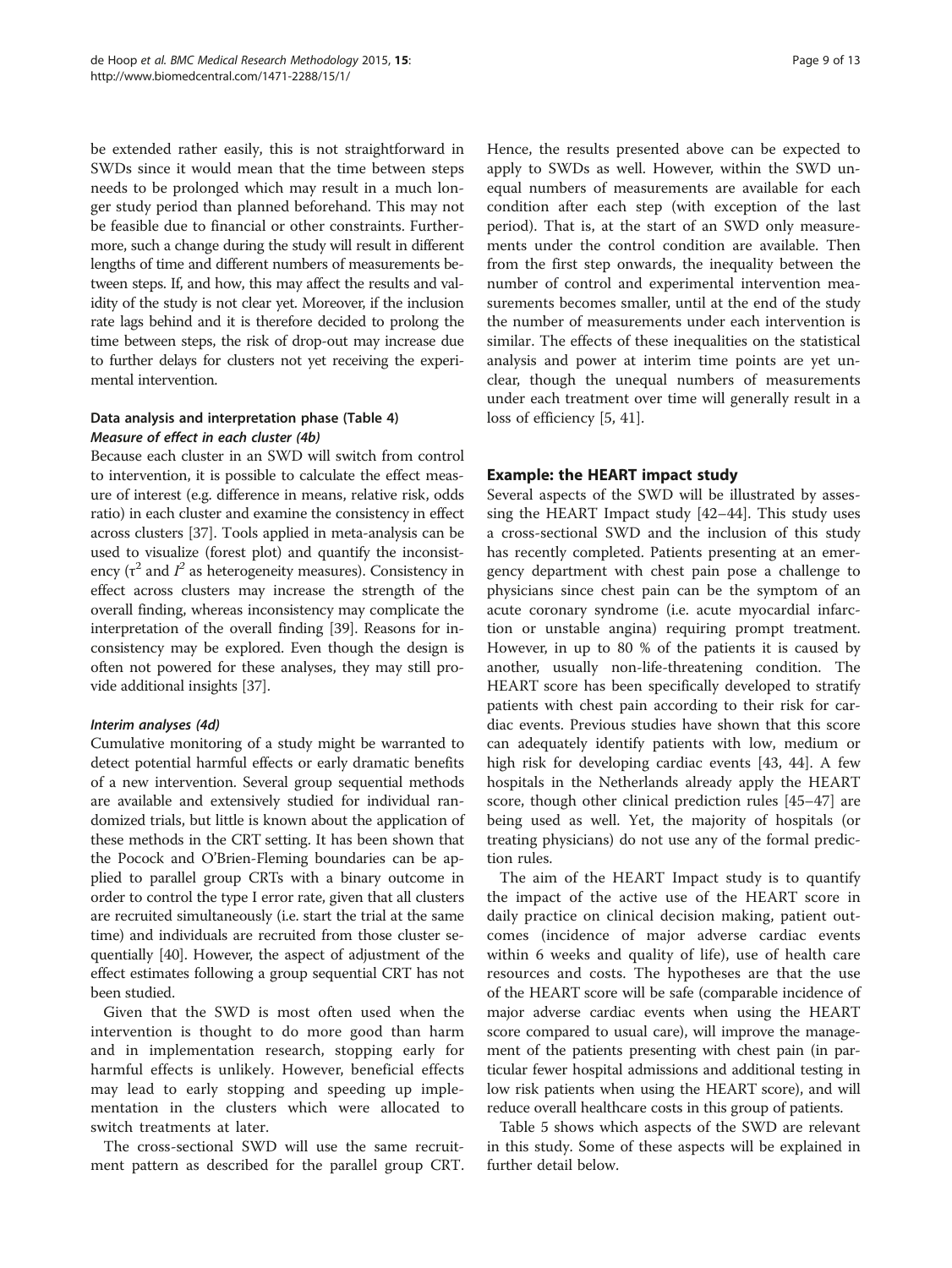| Aspect                       | <b>Issue</b> | Description                                                                                                                                                                                                                                                                                                                                                                                                                                                       |
|------------------------------|--------------|-------------------------------------------------------------------------------------------------------------------------------------------------------------------------------------------------------------------------------------------------------------------------------------------------------------------------------------------------------------------------------------------------------------------------------------------------------------------|
| Implemen-tation<br>decisions | $(5a)^*$     | Based on the results of previous validation studies it is likely that the HEART score will be cost-effective if applied correctly<br>(including adherence to management recommendations). The SWD has the benefit to demonstrate the value of the<br>HEART score in real practice and problems in implementation can be observed and documented in each cluster                                                                                                   |
|                              | $(5b)^*$     | When a formal decision would be made on nation-wide implementation of the HEART score based on cost-effectiveness<br>estimates from the HEART Impact study, the costs of disinvestment (de-implementation) have to be considered. As the<br>intervention under investigation is the use of a clinical prediction model disinvestment costs are likely to be very small and<br>not much larger in the SWD than they would have been in a parallel group CRT design |
| Equipoise                    | (5c)         | Earlier validation studies have demonstrated the ability of the HEART score to stratify patients with chest pain<br>according their risk of having a serious heart condition. However, it is unclear whether actively using the HEART<br>score in practice will indeed be safe and improve health care in terms of health care resources, patient burden<br>and costs                                                                                             |
| Participation                | (5d)         | The use of risk scores in chest pain patients is recommended in (Dutch) guidelines. The SWD was attractive for<br>hospitals as each hospital would experience using the HEART score during the trial                                                                                                                                                                                                                                                              |
| Preparation                  | (5e)         | Inclusion in the HEART study started almost a year later than planned as all hospitals need to start at same time.<br>Procedures in 1 hospital were slow, which contributed to the delayed start                                                                                                                                                                                                                                                                  |
| Informed consent             | $(5f)^*$     | No informed consent from patients was sought to determine HEART score                                                                                                                                                                                                                                                                                                                                                                                             |
|                              |              | Informed consent was asked from patients to collect additional data                                                                                                                                                                                                                                                                                                                                                                                               |
|                              |              | Timing of consent: during the initial evaluation by the treating physicians at the emergency department                                                                                                                                                                                                                                                                                                                                                           |
| Study design                 | (5g)         | A mix of hospitals (with respect to size, city and rural, academic and non-academic) participates in the HEART study<br>leading to differences in population and standard of care between hospitals. The SWD allows for a within-hospital<br>comparison reducing the impact of these differences                                                                                                                                                                  |
|                              | (5h)         | A mix of hospitals participates in the HEART study leading to noteworthy variation in numbers of included patients<br>per hospital which has not been taken into account in the sample size calculation                                                                                                                                                                                                                                                           |
| Blinding                     | (5i)         | The primary outcome is major adverse cardiac events (MACE), which has some subjective elements. There will be<br>an adjudication committee blinded for intervention period for the main endpoints                                                                                                                                                                                                                                                                 |
| Interim analyses             | (5j)         | The HEART study has been classified as a low-risk trial. Therefore, no formal interim analyses are planned. A DSMB is<br>monitoring the trial in particular to give an independent advice to participating hospitals about continuing the use<br>of the HEART score at the end of the study only                                                                                                                                                                  |
| Sample size                  | (5k)         | Inclusion rates have been much lower than expected. The study team considered adding clusters or time points to<br>the study, but decided not to do this because it is unclear how to accommodate such changes properly in the final<br>statistical analysis. Furthermore, there was considerable uncertainty about the assumptions in the initial sample size<br>calculation                                                                                     |
| Method of analysis           | (5)          | A Generalized Linear Mixed model (GLMM)-analysis is planned to take into account the hierarchical nature of the data                                                                                                                                                                                                                                                                                                                                              |
|                              | (5m)         | No interim economic evaluation has been planned. Negative results in the health economic analysis could, at least<br>in theory, lead to de-implementation of the HEART score. As this process requires time and money, depending on<br>the number of hospitals already switched to HEART, performing a preliminary economic evaluation as part of an<br>interim analysis might have been worthwhile                                                               |
|                              | (5n)         | The (in)consistency in effect across clusters (hospitals) will be examined in a explorative way, for instance whether the<br>effect size varies depending on type or size of hospital                                                                                                                                                                                                                                                                             |

<span id="page-9-0"></span>Table 5 Key aspects of the stepped wedge design in the HEART study

\*: discussed below

#### Implementation decisions (5a and 5b)

Collecting data on health outcomes and costs in the HEART Impact study will allow assessment of the costeffectiveness of the HEART score compared to usual care in clinical practice. Cost-effectiveness results are likely to provide crucial input to a subsequent formal decision on whether to implement the HEART score in the entire Netherlands. Indeed, the HEART-Impact study is expected to provide definitive evidence on the (favourable) cost-effectiveness of the HEART score, meaning that additional studies would have no social value. In the (unlikely) event that the collected evidence would contradict the expected safety and cost savings, de-implementation of this specific intervention in all

participating hospitals is very straightforward and virtually costless. Consequently, the collected data on costeffectiveness is valuable and likely to be used in decision making on (further) implementation of the HEART score.

#### Informed consent procedure (5f)

In general, informed consent procedures in CRTs, whether parallel cluster or stepped wedge, are ethically complex (see above). Obtaining informed consent also raised ethical issues in the HEART Impact study, in particular because the intervention under evaluation consists of two steps. The first step is to determine the HEART score based on routinely collected information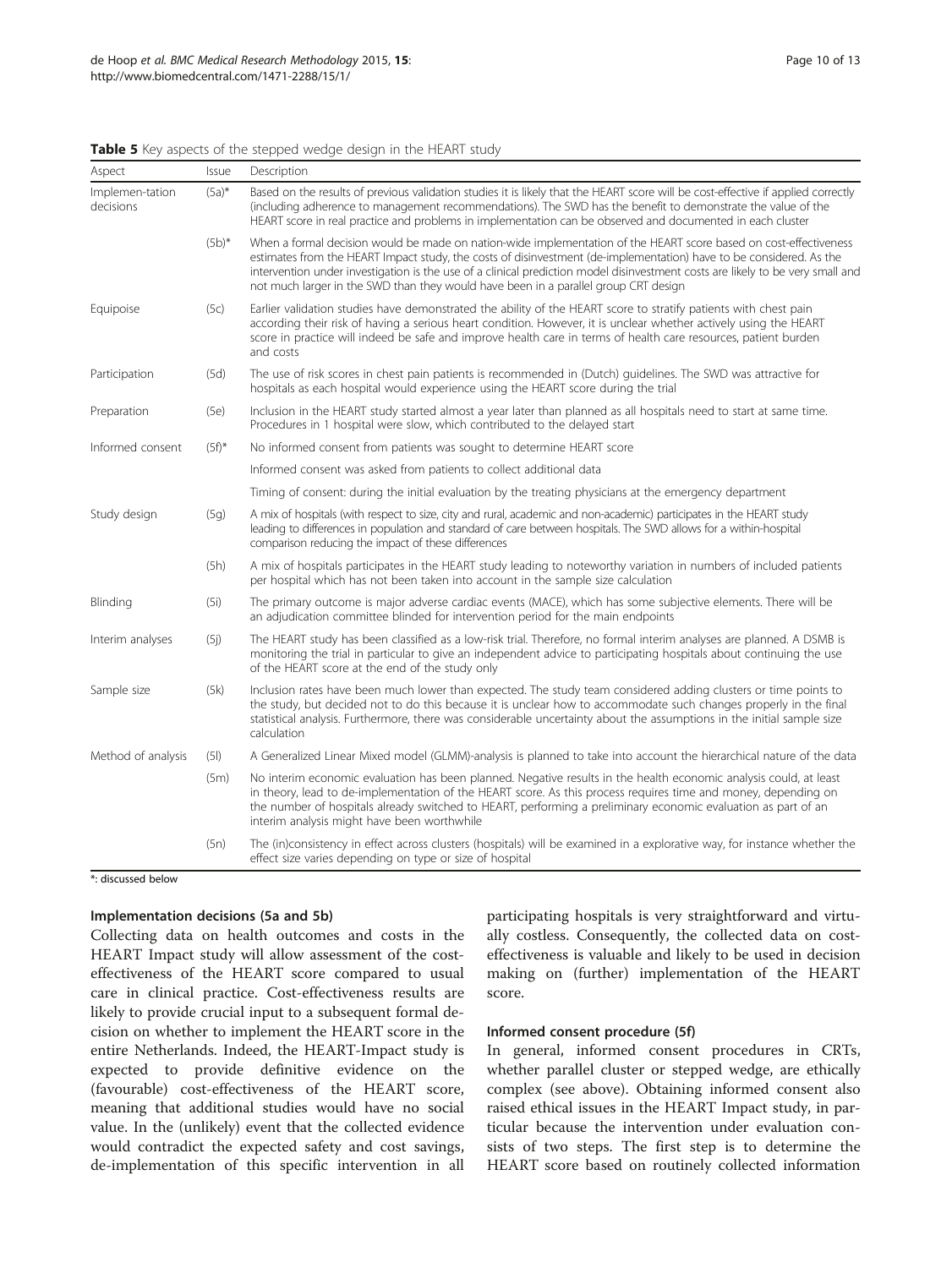directly after presentation. The researchers of the HEART study received a waiver of informed consent from the research ethics committee for calculating the HEART score since this score is evidence-based, part of the medical professional standard, and determining the score does not involve additional, invasive procedures. The second step of the HEART intervention is the link between the height of the HEART score and certain management options, for example the suggested management for patients with a low HEART score is discharge to home. In practice, there was a time interval between the first and second step of the intervention. During this time interval, the purpose of the study was explained and informed consent for additional data collection and follow-up was obtained. In theory, there were two ways in which patients could opt out: (a) patients refuse consent for data collection and for using the HEART score to guide further treatment decisions; (b) patients refuse consent for data collection but not for using the HEART score to determine further treatments. At first sight, the latter situation seems unproblematic since physicians do not have to consider alternative strategies to guide further treatment decisions. However, the information that is present is essentially the same as in the first situation. Patients who are given the opportunity to opt out are in a situation where it is almost impossible to meaningfully opt out, as we set out earlier in the ethics section since they cannot go to another hospital. Moreover, if they choose to opt out and hence to receive care as usual, this care as usual will be based on the clinician's professional judgment, which could be guided by the HEART score, by an alternative risk score that the physician used to apply previously, or by his or her overall risk assessment without formal prediction rules.

## Conclusions

Our aim was to provide a comprehensive overview of the pros and cons of the SWD from a multidisciplinary viewpoint, moving beyond a systematic review only reiterating previously discussed aspects. We showed that many aspects from different disciplines need to be considered when deciding on a SWD, not all of which have been discussed before. If researchers consider using an SWD for their intervention study all these aspects should be taken into account since seemingly attractive aspects may be outweighed by negative or yet unclear effects of other aspects.

Whether the SWD is the best design option for a specific intervention study needs to be decided by considering all, multidisciplinary (statistical, methodological, ethical and health economical) aspects in comparison to other feasible designs. We agree with Hemming et al. [\[37](#page-12-0)] that the SWD is likely to be preferable for studies where some evidence of effectiveness of the experimental intervention is already available, or in cases where the intervention is a

service delivery or policy change that does not need individual informed consent to be implemented and where the outcome is preferably available from routinely collected data. However, the SWD may not be a good choice in case of a high risk intervention for which effectiveness has not been shown yet, or in case of an intervention unlikely or unfeasible to be de-implemented when proven ineffective.

Several variations on both the simple SWD and parallel group CRT are possible, such as the staggered parallel group CRT and incomplete SWDs [\[18](#page-11-0), [48](#page-12-0)]. Although we did not take these variations into consideration explicitly, many of the addressed aspects will still be an issue, though possibly to a different extent.

We distinguished between cross-sectional and cohort designs throughout this paper. For many aspects one can easily see the potential differences. However, for power and sample size calculations this is not straightforward. The available approaches all rely on the crosssectional design [[5, 9,](#page-11-0) [35](#page-12-0), [48](#page-12-0), [49](#page-12-0)]. If a cohort or a mixture of the cross-sectional and cohort design is to be used, both sample size calculations and analyses need to take into account the correlation over time not only at the cluster but also at the individual level. Furthermore, changes over time at both levels should be taken into account. However, it is not clear yet how to incorporate these factors into the design and analysis of SWD studies. Although cohort designs are more efficient than cross-sectional designs in general [\[50](#page-12-0)–[52\]](#page-12-0), future research is required to see whether this also holds for the SWD (given variations in ICC, number of clusters, cluster size and number of steps) before further comparisons can be made with other designs in this respect.

Several other aspects have been noted to require further research. For example, methods for sample size and power calculations so far have been limited to cross-sectional designs and assumed equal cluster sizes between both clusters and steps. Besides, the possibility of including more than two treatment arms is questionable. Finally, little is known about the use of interim analyses in CRTs altogether [[40\]](#page-12-0). Given that one might expect to be able to stop early for effectiveness within an SWD in situations where there is already an indication of superiority of the new intervention, it is important to know how to perform the interim analyses properly.

In summary, we have provided an overview of all aspects of the SWD that should be taken into consideration when a choice will be made between this design and other valid design options. The SWD is a relatively new design and therefore further research is warranted in order to inform researchers, reviewers and ethical committees better with respect to the question which design to prefer for the study question at hand.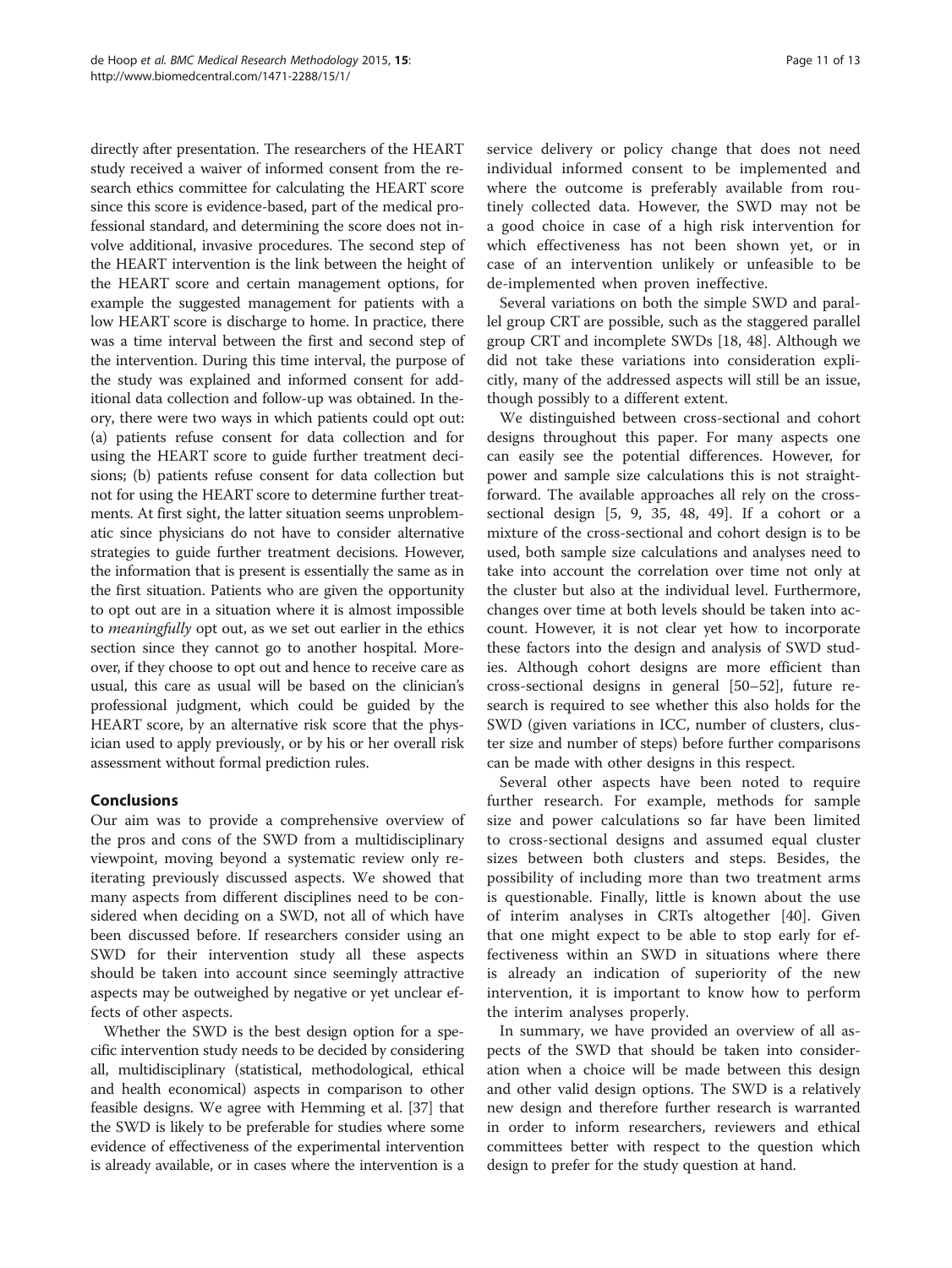#### <span id="page-11-0"></span>Abbreviations

CRT: Cluster randomized trial; SWD: Stepped wedge design; ICC: Intracluster correlation coefficient.

#### Competing interests

The authors declare that they have no competing interests.

#### Authors' contributions

EH drafted most of the manuscript. IT, RG, JR and HK conceived of and designed the study, and participated in drafting the manuscript. KM and JD helped to revise the manuscript and supervised the study. All authors read and approved the final manuscript.

#### Acknowledgements

We would like to thank M.J.C. Eijkemans, C.B. Roes, G.A. de Wit, H.F. van Stel, and R.H.H. Groenwold for their input on this manuscript as members of the MultiFaCT project. This project, hence all authors and contributors, was funded by an internal grant from the Julius Center, University Medical Center Utrecht. The funding body had no role in any part of the manuscript nor the decision to submit it for publication.

#### Funding

Internal grant Julius Center, University Medical Center Utrecht.

#### Author details

<sup>1</sup>Department of Biostatistics and Research Support, University Medical Center Utrecht, Julius Center for Health Sciences and Primary Care, PO Box 85500, Utrecht 3508 GA, The Netherlands. <sup>2</sup>Department of Medical Humanities, University Medical Center Utrecht, Julius Center for Health Sciences and Primary Care, PO Box 85500, Utrecht 3508 GA, The Netherlands. <sup>3</sup>Department of Epidemiology, University Medical Center Utrecht, Julius Center for Health Sciences and Primary Care, PO Box 85500, Utrecht 3508 GA, The Netherlands. 4 Department of Health Technology Assessment, University Medical Center Utrecht, Julius Center for Health Sciences and Primary Care, PO Box 85500, Utrecht 3508 GA, The Netherlands.

#### Received: 4 May 2015 Accepted: 19 October 2015 Published online: 30 October 2015

#### References

- Donner A, Klar N. Design and analysis of cluster randomization trials in health research. 1st ed. London: Arnold; 2000.
- 2. Rietbergen C, Moerbeek M. The design of cluster randomized crossover trials. J Educ Behav Stat. 2011;36:472–90.
- 3. Baer DM, Wolf MM, Risley TR. Some current dimensions of applied behavior analysis. J Appl Behav Anal. 1968;1:91–7.
- 4. Hawkins NG, Sanson-Fisher RW, Shakeshaft A, D'Este C, Green LW. The multiple baseline design for evaluating population-based research. Am J Prev Med. 2007;33:162–8.
- 5. Rhoda DA, Murray DM, Andridge RR, Pennell ML, Hade EM. Studies with staggered starts: multiple baseline designs and group-randomized trials. Am J Public Health. 2011;101:2164–9.
- 6. Brown CA, Lilford RJ. The stepped wedge trial design: a systematic review. BMC Med Res Methodol. 2006;6:54.
- 7. Sanson-Fisher RW, D'Este CA, Carey ML, Noble N, Paul CL. Evaluation of systems-oriented public health interventions: alternative research designs. Annu Rev Public Health. 2014;35:9–27.
- 8. The Gambia Hepatitis Study Group. The Gambia hepatitis intervention study. Cancer Res. 1987;47:5782–7.
- 9. Hussey MA, Hughes JP. Design and analysis of stepped wedge cluster randomized trials. Contemp Clin Trials. 2007;28:182–91.
- 10. Ukoumunne O, Gulliford M, Chinn S, Sterne J, Burney P. Methods for evaluating area-wide and organisation-based interventions in health and health care: a systematic review. Health Technol Assess. 1999;3:98.
- 11. Brown C, Hofer T, Johal A, Thomson R, Nicholl J, Franklin BD, et al. An epistemology of patient safety research: a framework for study design and interpretation. Part 2. Study design. Qual Saf Health Care. 2008;17:163–9.
- 12. Mdege ND, Man MS, Brown CA T n, Torgerson DJ. Systematic review of stepped wedge cluster randomized trials shows that design is particularly used to evaluate interventions during routine implementation. J Clin Epidemiol. 2011;64:936–48.
- 13. Zhan Z, van den Heuvel ER, Doornbos PM, Burger H, Verberne CJ, Wiggers T, et al. Strengths and weaknesses of a stepped wedge cluster randomized design: its application in a colorectal cancer follow-up study. J Clin Epidemiol. 2014;67:454–61.
- 14. Mdege ND, Man MS, Taylor nee Brown CA, Torgerson DJ. There are some circumstances where the stepped-wedge cluster randomized trial is preferable to the alternative: no randomized trial at all. Response to the commentary by Kotz and colleagues. J Clin Epidemiol. 2012;65:1253–4.
- 15. Craig P, Dieppe P, Macintyre S, Michie S, Nazareth I, Petticrew M. Developing and evaluating complex interventions: the new Medical Research Council guidance. Br Med J. 2008;337:a1655.
- 16. Keriel-Gascou M, Buchet-Poyau K, Rabilloud M, Duclos A, Colin C. A stepped wedge cluster randomized trial is preferable for assessing complex health interventions. J Clin Epidemiol. 2014;67:831–3.
- 17. Mdege ND, Kanaan M. Response to Keriel-Gascou et al. Addressing assumptions on the stepped wedge randomized trial design. J Clin Epidemiol. 2014;67:833–4.
- 18. Kotz D, Spigt M, Arts IC, Crutzen R, Viechtbauer W. Use of the stepped wedge design cannot be recommended: a critical appraisal and comparison with the classic cluster randomized controlled trial design. J Clin Epidemiol. 2012;65:1249–52.
- 19. Hemming K, Girling A, Martin J, Bond SJ. Stepped wedge cluster randomized trials are efficient and provide a method of evaluation without which some interventions would not be evaluated. J Clin Epidemiol. 2013;66:1058–9.
- 20. Kotz D, Spigt M, Arts IC, Crutzen R, Viechtbauer W. The stepped wedge design does not inherently have more power than a cluster randomized controlled trial. J Clin Epidemiol. 2013;66:1059–60.
- 21. Viechtbauer W, Kotz D, Spigt M, Arts IC, Crutzen R. Response to Keriel-Gascou et al.: Higher efficiency and other alleged advantages are not inherent to the stepped wedge design. J Clin Epidemiol. 2014;67:834–6.
- 22. Kotz D, Spigt M, Arts IC, Crutzen R, Viechtbauer W. Researchers should convince policy makers to perform a classic cluster randomized controlled trial instead of a stepped wedge design when an intervention is rolled out. J Clin Epidemiol. 2012;65:1255–6.
- 23. Hutson AD, Reid ME. The utility of partial cross-over designs in early phase randomized prevention trials. Control Clin Trials. 2004;25:493–501.
- 24. Freedman B. Equipoise and the ethics of clinical research. N Engl J Med. 1987;317:141–5.
- 25. Macklin R, Shepherd L. Informed consent and standard of care: what must be disclosed. Am J Bioeth. 2013;13:9–13.
- 26. Emanuel EJ, Wendler D, Grady C. What makes clinical research ethical? JAMA. 2000;283:2701–11.
- 27. Drummond MF, Sculpher MJ, Torrance GW, O'Brien BJ, Stoddart GL. Methods for the economic evaluation of health care programmes. Oxford: Oxford University Press; 2005.
- 28. Claxton K, Palmer S, Longworth L, Bojke L, Griffin S, McKenna C, et al. Informing a decision framework for when NICE should recommend the use of health technologies only in the context of an appropriately designed programme of evidence development. Health Technol Assess. 2012;16:1–323.
- 29. Eckermann S, Willan AR. Expected value of information and decision making in HTA. Health Econ. 2007;16:195–209.
- 30. Claxton KP, Sculpher MJ. Using value of information analysis to prioritise health research: some lessons from recent UK experience. Pharmacoeconomics. 2006;24:1055–68.
- 31. Claxton K, Griffin S, Koffijberg H, McKenna C. Expected health benefits of additional evidence: principles, methods and applications. York: Center for Health Economics, University of York; 2013.
- 32. de Smet AM, Kluytmans JA, Cooper BS, Mascini EM, Benus RF, van der Werf TS, et al. Decontamination of the digestive tract and oropharynx in ICU patients. N Engl J Med. 2009;360:20–31.
- 33. Huis A, Schoonhoven L, Grol R, Borm G, Adang E, Hulscher M, et al. Helping hands: a cluster randomised trial to evaluate the effectiveness of two different strategies for promoting hand hygiene in hospital nurses. Implement Sci. 2011;6:101.
- 34. de Hoop E, Woertman W, Teerenstra S. The stepped wedge cluster randomized trial always requires fewer clusters but not always fewer measurements, that is, participants than a parallel cluster randomized trial in a cross-sectional design. J Clin Epidemiol. 2013;66:1428.